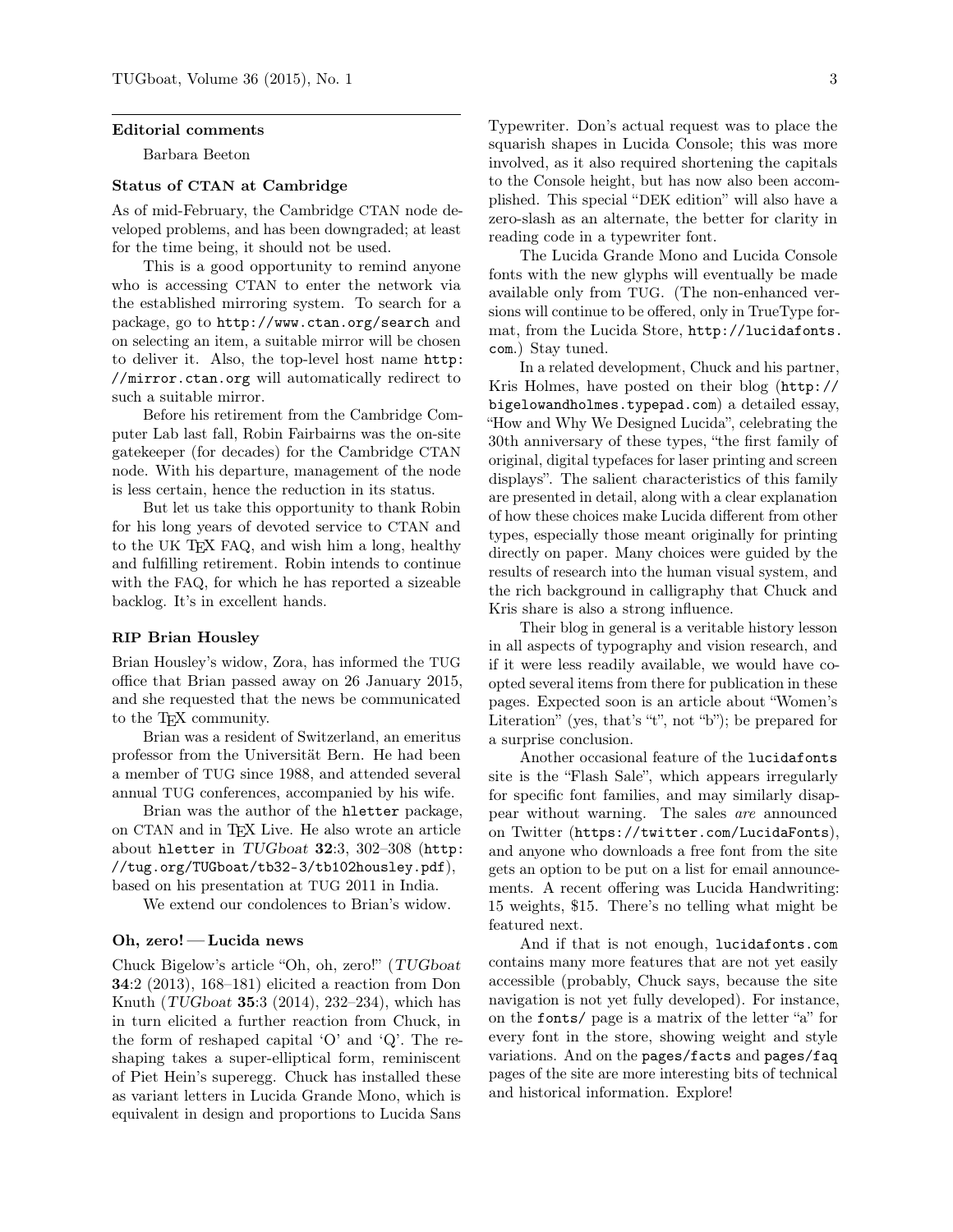# First Annual Updike Prize

Last spring, the Daniel Berkeley Updike Collection at the Providence Public Library (PPL) was host to the inauguration of a new prize for student type designers  $(TUGboat 35:1, page 3)$ , with a talk by Matthew Carter. The first of the annual prizes were awarded this year on February 19; the ceremony also featured a talk by Tobias Frere-Jones.

From the Updike Prize web page (http://www. provlib.org/updike-prize-finalists):

The annual Updike Prize rewards undergraduate and graduate type designers whose work has been influenced by materials in the Updike Collection at the Providence Public Library. Whether students choose to revive a historic typeface or to create a new typeface inspired by an earlier design, applications are judged on the quality of the specimen, the quality of the typeface submitted and how creatively and thoughtfully it interprets a historical model.

The finalists and their typefaces/type families:

- Sandra Carrera, Pícara (ECAL) First Prize
- Chae Hun Kim, Hodoo
- Prin Limphongpand, Rizvele (Runner-Up)
- Yeon Hak Ryoo, Tranche

Carrera's family, Picara, was influenced by a type specimen published in the 1770s by Antonio Espinosa. The entire book can be viewed on the PPL web site, at https://pplspc.org/espinosa.

The name of Prin's typeface, Rizvele, is an anagram of the source used, a book from the venerable Elzevir publishing house.

The first prize trophy, a fully functional composing stick, is pictured on the PPL's "Notes for Bibliophiles" blog, https://pplspcoll.wordpress.com, as part of the offering for February 26, 2015. First Prize also includes \$250 and admission to the Type-Con 2015 conference (compliments of the Society of Typographic Aficionados).

Information about next year's Updike Prize competition will appear on the PPL blog in due time, but the rules are not likely to change significantly. It's not too early to get started.

#### Talk by Tobias Frere-Jones

The talk, on the occasion of the awarding of the Updike Prize, was titled "How I Got Here". It was also an occasion for Frere-Jones to revisit the scene of his formal typographic education, the Rhode Island School of Design (RISD).

Frere-Jones came by his interest in print naturally. His great-grandfather, Edgar Wallace, was a writer of books, including mysteries. (The slides included images of their jackets, from the time when

books routinely wore jackets.) His father was a copywriter for an advertising agency.

At an early age, Frere-Jones became interested in art. He named two principal influences— Kazimir Malevich, a creator of geometric abstract art, and Kurt Schwitters, who made collages from found scraps of printed material. Another influence was mathematics, in particular algebra and geometry. Analyzing shapes— squares, circles and triangles was the only way he could make sense of Roman inscriptional letters. He also found inspiration (and examples for practice) in a book on drawing letterforms by David Gates. After entering RISD, he augmented what was being covered in classes with Updike's classic Printing Types.

One early experiment, intended as a Christmas present (to be used in ads for his brother's band), involved drawing his preliminary sketches on napkins while at a local pub. The first draft included only letters, and when he realized that he also needed digits, he had to go back to the bar to get more napkins to establish the proper conditions for matching the shapes.

After graduation from RISD, he joined the Font Bureau, where he benefited from the experience of David Berlow, whose good lessons included how to say when a project is finished, and assignments where he could be effective.

Among the many typefaces created by Frere-Jones are Interstate and Retina (both well known, even ubiquitous). He also adapted for digital use a lesser-known face named Epitaph, originally created at the close of the nineteenth century and based on letterforms found on contemporary gravestones; it was this typeface, he said, that caused him to realize that lettershapes (in metal) were different in different sizes. He described his adaptations as taking parts of letters from different sizes, swapping features from one letter to another, for example, adding serifs on "T", transplanting a curve from "N" to "K". In the process, he produced two variants of almost every letter, based on features already present in the different sizes of the original. Although his slides showing the details aren't available, a good example is posted at http://www.fontbureau.com/ fonts/Epitaph. Look for the subtle variations in the lettershapes of the two alternate alphabets. In this context, Frere-Jones also noted that a client may take him in a direction that he'd never have gone on his own.

The talk was followed by a few questions from the audience. Asked what is his favorite letter, he answered "R": it exhibits features from all the shapes he identified earlier— square, circle, and triangle. What annoys him most? The degree of impatience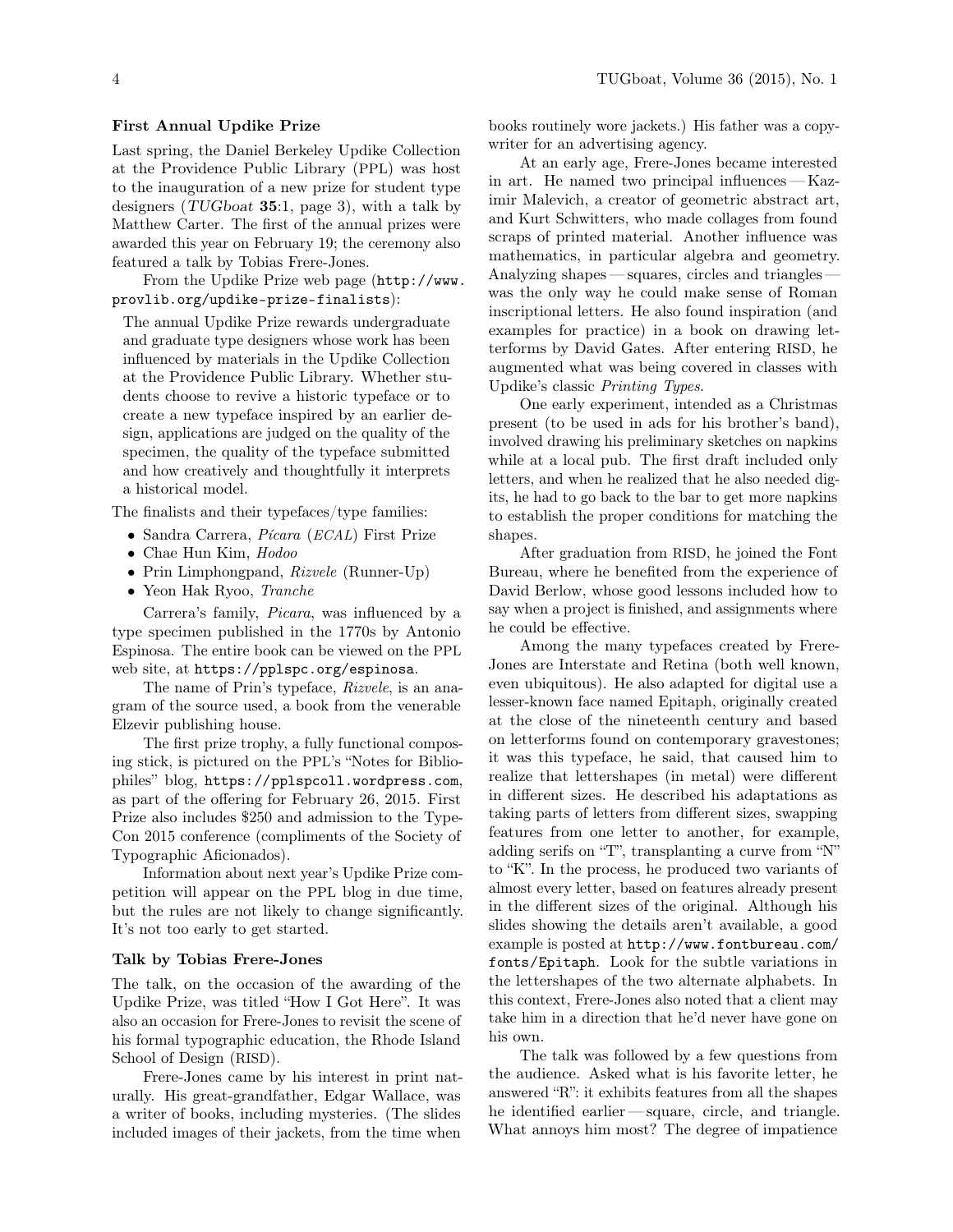shown by current students; things are too easy now, compared to cutting letters in metal— that takes time, and inspires reflection. He noted that Matthew Carter said that he never regretted putting something in a drawer and ignoring it for a year. And is he still having fun? Yes! Especially when he is able to just sit and draw.

Much more can be discovered on Frere-Jones' blog at http://www.frerejones.com.

## Monotype Recorder online

For about 70 years, from 1902, the Monotype Corporation published a trade magazine, The Monotype Recorder. It covered topics of great variety concerning font specimens, "best practices" and typographic conventions for various purposes and in various locales, reviews of well known printing establishments (who were Monotype customers), a wealth of material about a skilled trade.

A large (and growing) collection of issues of the Recorder have now been scanned and posted as PDF files, available for download, on the Metal Type web site in the UK, at http://www.metaltype.co.uk/ monotype\_recorder.shtml.

One particular issue (Vol. 40, No. 4, Winter 1956) is devoted to the topic "Setting Mathematics", by Arthur Phillips, the acknowledged expert on the subject. This was apparently unknown to Knuth when he designed T<sub>E</sub>X, as it does not appear in any of his early bibliographies. But it sets forth the principles by which math compositors produced much of the material that Knuth examined in his design exploration.

Truly a trove worth treasuring!

#### Doves Press type recovered

This news has been reported in several places now, but it's no less amazing on a repeat reading: "A century after being cast into the River Thames, a celebrated typeface reemerges" (http://hyperallergic. com/181625).

Thomas Cobden-Sanderson and Emery Walker together produced stunning works of the printer's art at their Doves Press, using a type created for its exclusive use. After a falling out between the partners, the press closed in 1909, but its effects remained jointly owned. But before his death in 1917, Cobden-Sanderson, who could not bear the thought that his precious type might be used for anything less worthy than the work for which it had been created, spirited the entire collection to the edge of the Thames, and threw it in.

In 2010, type designer Robert Green decided to undertake a digital revival of the Doves Press type. Working from original examples and archival material, he produced a version that was released in 2013. The original type was still missing, but there were enough clues to locate its watery resting place under the Hammersmith Bridge. Searching on the bank at low tide, Green found several pieces of type in the mud, and from there, with the assistance of a salvage team from the Port of London Authority, 150 pieces of type were recovered.

That small sample of type is not enough to print a book, but it was enough to provide a few new details about the design, and validate the accuracy of the digital revival. An updated version of the facsimile was released in December 2014, and a very readable story, with copious illustrations, appears on the cited Hyperallergic web page.

Another account of the adventure can be found online at http://trov.es/1zwdjHM, "The Gorgeous Typeface That Drove Men Mad and Sparked a 100- Year Mystery".

### Textures resurfaces

With Barry Smith's death in 2012 (TUGboat 34:2, pages 111, 112), BlueSky Research folded its tents and work on upgrading Textures to run natively under Mac OS X came to a halt. Now, a group of dedicated academic users has banded together to support the completion of a Cocoa-based implementation of Textures, left unfinished at Barry's death, and to this end has made the existing Carbon-based implementation available for evaluation at no cost.

Preliminary details of this project have been posted at http://blueskytex.com, with a further announcement planned for July.

### LATEX vs. Word in academic publications

A question on the TeX.stackexchange forum, "Does LaTeX really perform worse than Word?" (http: //tex.stackexchange.com/q/219576/), led me to a study published in a recent issue of PLoS One that concludes "that even novice MS Word users perform better than expert LaTeX users in document creation."

The article, written by Markus Knauff and Jelica Nejasmic, entitled "An Efficiency Comparison of Document Preparation Systems Used in Academic Research and Development" (http://journals.plos. org/plosone/article?id=10.1371/journal.pone. 011506), not surprisingly, raised a number of questions, not to mention a furore, in a number of web discussions. These are only a few:

- comments on the PLoS site (click on the "Reader" comments" button on the article page);
- the TeX.sx chat: http://chat.stackexchange. com/rooms/19762;